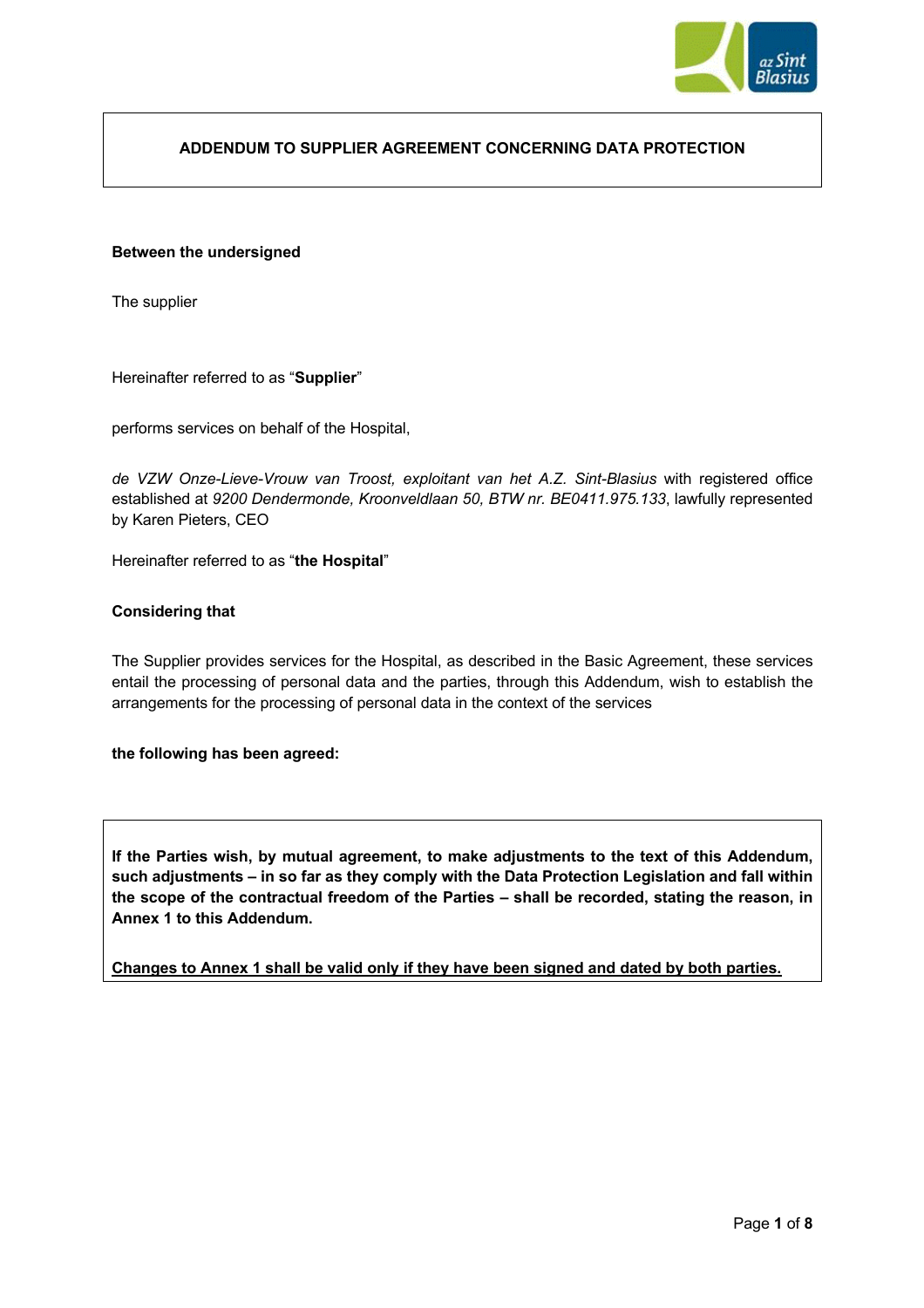

# **1. DEFINITIONS**

- **1.1** For the application of this Addendum, the following definitions shall apply:
	- **General Data Protection Regulation**: Regulation (EU) 2016/679 of the European Parliament and of the Council of 27 April 2016 on the protection of natural persons with regard to the processing of personal data and on the free movement of such data, and repealing Directive 95/46/EC, with its amendments and European implementing legislation;
	- Data Protection Legislation: the General Data Protection Regulation, other European legislation containing provisions concerning data protection and privacy, as well as the applicable national legislation on data protection and privacy in the Member States, with its amendments and implementing decrees, including the approved codes of conduct applicable to the sector.
	- **Personal data, Processing, Controller, Processor, Data Subject, Consent**: the definitions as set out in the General Data Protection Regulation;
	- **Basic Agreement:** the agreement between the Hospital and the Supplier.
- **1.2** The Supplier shall provide services to the Hospital on the basis of, and as defined in, the Basic Agreement.

For the processing activities as specified in **Annex 2** to this Addendum, the following qualification shall apply:

- the Hospital shall determine the purpose and means of processing and shall consequently be the controller;
- the Supplier shall carry out the processing of personal data on behalf of the Hospital as controller, and shall consequently be the processor.

# **2. SCOPE AND RELATIONSHIP TO THE BASIC AGREEMENT**

- **2.1** This Addendum shall form an integral part of the Basic Agreement concluded between the Hospital and the Supplier. The provisions of this Addendum shall apply in full to all processing of personal data performed by the Supplier in the context of the implementation of the processing activities specified in Annex 2.
- **2.2** The provisions of this Addendum (and Annexes) shall take priority over the (possibly contrary) provisions concerning data protection and processing and confidentiality of data in the Basic Agreement, and shall replace these provisions.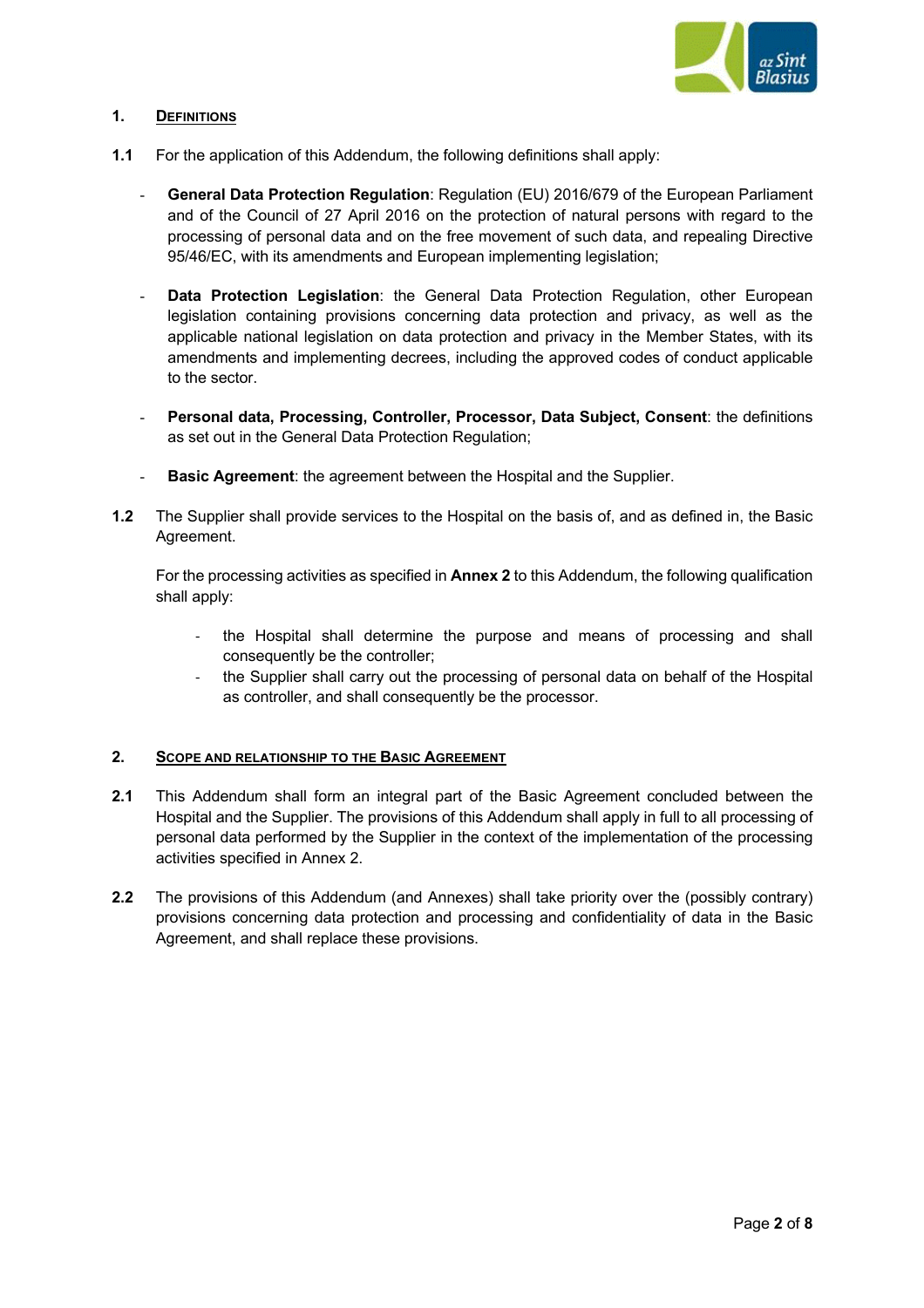

# **3. PROCESSING IN ACCORDANCE WITH THE REGULATIONS AND THE WRITTEN INSTRUCTIONS OF THE HOSPITAL**

- **3.1** When processing personal data, the Parties shall act in accordance with the Data Protection Legislation.
- **3.2** The Supplier shall process the personal data exclusively on the basis of the written instructions of the Hospital, unilaterally determined by the Hospital and as set out in **Annex 2** to this Addendum. If the written instructions are not clear, the Supplier shall notify the Hospital of this in writing, whereupon the instructions shall be clarified by common accord.
- **3.3** Unless otherwise stipulated in this Addendum, the Supplier shall not process the personal data for its own purposes or for those of third parties, or provide the personal data to third parties, or transmit these data to a country located outside the European Union without having received a written instruction to do so from the Hospital. Processing in accordance with the instructions of the Hospital may also mean that the processing must be stopped (immediately).

If European or national legislation requires the Supplier to undertake specific processing, the Supplier shall inform the Hospital, prior to the processing, of that legal requirement, unless this legislation prohibits such notification for important grounds of general interest.

**3.4** The Hospital shall give instructions to the Supplier in accordance with the Data Protection Legislation and shall ensure that all personal data entrusted to the Supplier have been obtained lawfully and can be processed under the Basic Agreement.

# **4. APPROPRIATE TECHNICAL AND ORGANISATIONAL MEASURES**

- **4.1** The Parties shall implement appropriate technical and organisational measures to ensure a level of security appropriate to the risk.
- **4.2** When determining the measures, the state of the art, the costs of implementation and the nature, scope, context and purposes of processing, as well as the risk of varying likelihood and severity for the rights and freedoms of persons, shall be taken into account.

The measures shall include, inter alia, as appropriate:

- a) Pseudonymisation and encryption of personal data;
- b) The ability to ensure the ongoing confidentiality, integrity, availability and resilience of processing systems and services;
- c) The ability to restore the availability and access to personal data in a timely manner in the event of a physical or technical incident;
- d) A process for regularly testing, assessing and evaluating the effectiveness of technical and organisational measures for ensuring the security of the processing.
- **4.3** In assessing the appropriate level of security, account shall be taken in particular of the risks that are presented by processing, in particular from accidental or unlawful destruction, loss, alteration, unauthorised disclosure of, or access to personal data transmitted, stored or otherwise processed.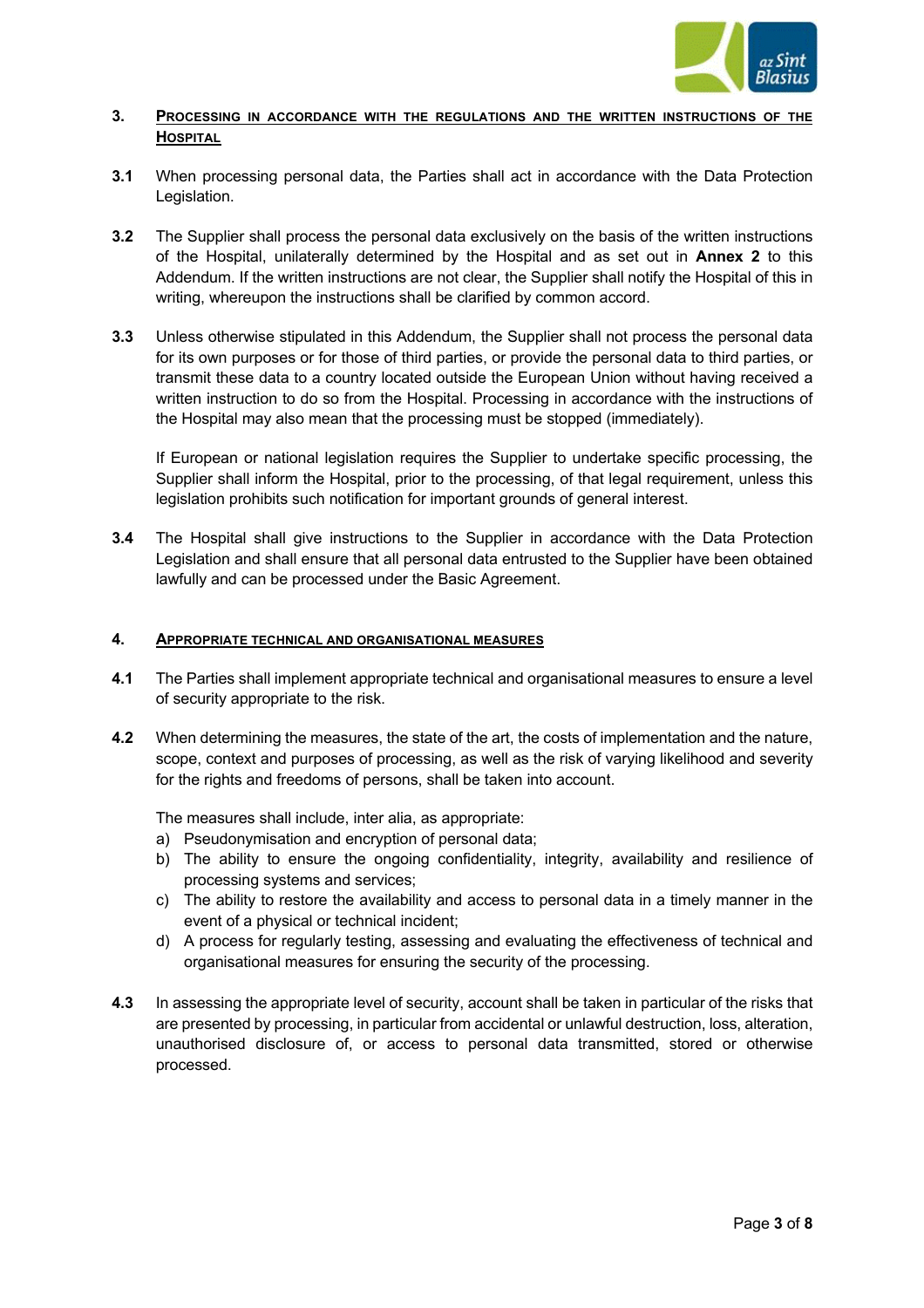

The Supplier shall adhere to the standards of approved codes of conduct and certification mechanisms as applicable within the sector.

### **5. PROCESSING BY A "SUB-PROCESSOR" OR EMPLOYEE**

**5.1** The Supplier shall ensure that its representatives, agents, subcontractors and employees comply with the provisions of this Addendum.

The Supplier shall ensure, in line with this:

.

- that persons authorised to process personal data have undertaken to maintain confidentiality or are bound by an appropriate statutory obligation of confidentiality;
- that measures have been implemented to ensure that any natural person acting under its authority who has access to the personal data, shall not process these data except on instructions from the Hospital, unless required to process them by European or national legislation.
- **5.2** The Supplier shall not recruit any other processor ("Sub-processor") without the prior specific or general written consent of the Hospital.

In the case of specific written consent, the Supplier shall provide the full details of the processing taken over by the sub-processor in **Annex 1** to this Addendum.

In the case of general written consent, the Supplier shall make use of a third party as subprocessor only provided that it has informed the Hospital in good time, and in any case in advance, of the identity of the sub-processor and provided that the Hospital has not objected to this.

- **5.3** If the Supplier has recourse to a sub-processor, the Supplier shall impose on this sub-processor by agreement the same obligations concerning data protection as those applying between Processor and Controller. The Supplier shall provide the Hospital with the agreement with the sub-processor on first request.
- **5.4** If the sub-processor fails to comply with its data protection obligations, the Supplier shall remain fully liable in relation to the Hospital for complying with the sub-processor's obligations.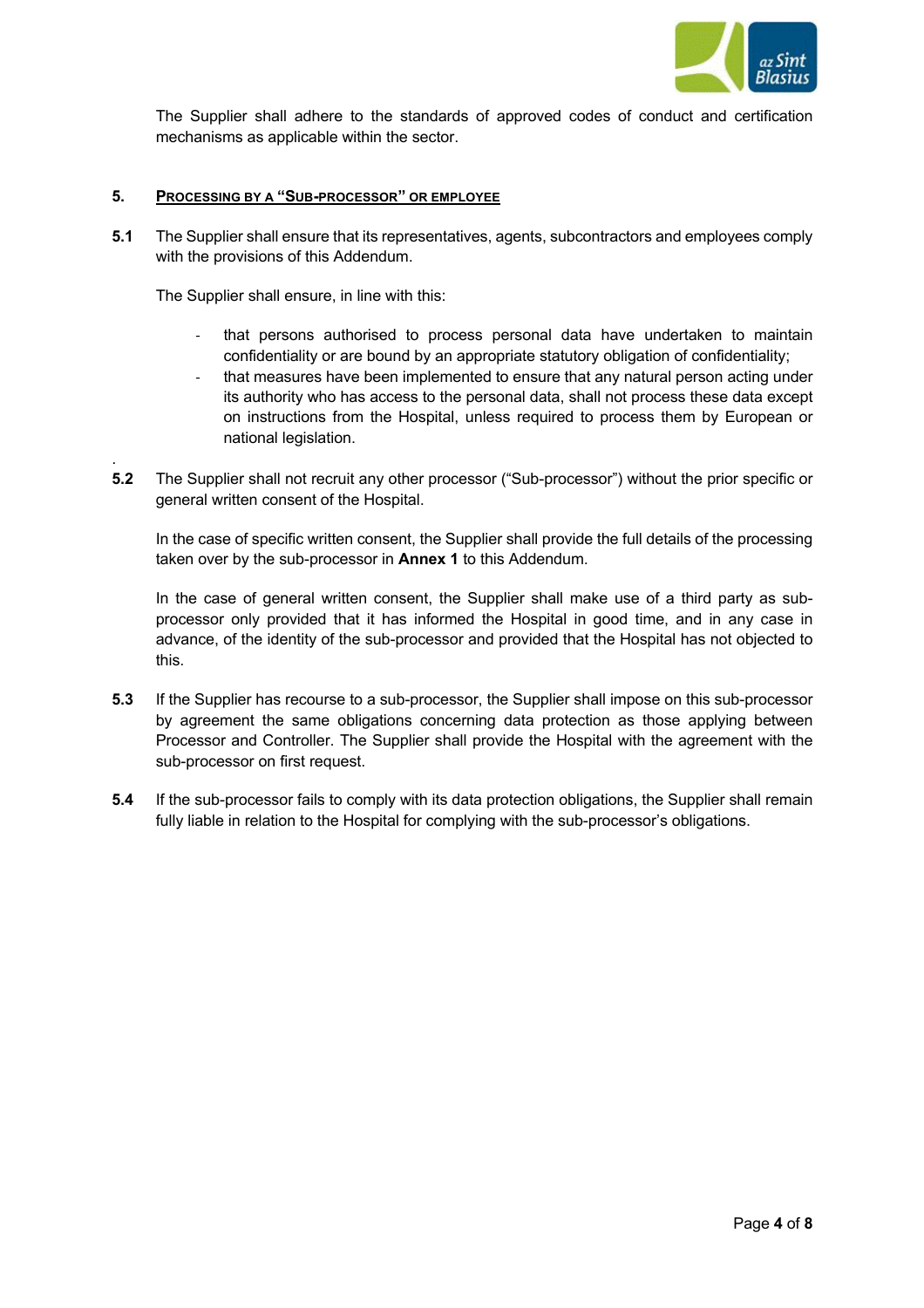

# **6. PROVISION OF ASSISTANCE WITH RESPECT TO THE OBLIGATIONS REGARDING THE DATA PROTECTION POLICY OF THE HOSPITAL**

- **6.1** Taking into account the nature of the processing and the information available to it, the Supplier shall undertake to provide assistance to the Hospital with respect to the responsibility of the Hospital to comply with the following data protection obligations:
	- Implementation of appropriate technical and organisational measures to ensure a level of security appropriate to the risk;
	- Notification of a personal data breach to the supervisory authority;
	- Communication of a personal data breach to the data subject:
	- Carrying out a data protection impact assessment:
	- Consultation of the supervisory authority prior to processing where the data protection impact assessment indicates that the processing would result in a high risk in the absence of measures taken by the Hospital to mitigate the risk.

The time and resources spent by the Supplier in providing the assistance shall be at the Supplier's own expense.

**6.2** Pursuant to Article **Error! Reference source not found.**, the Supplier shall inform the Hospital in detail and immediately of a (suspected) personal data breach as well as of any data leak (at the sub-processor too) as soon as the Supplier has become aware of this. The notification shall take place in such a way that the Hospital can satisfy in time its legal obligations as controller under the Data Protection Legislation. The Supplier shall indemnify the Hospital in accordance with Article **Error! Reference source not found.**.

The Supplier shall use the report form in **Annex 3** for the reporting.

The Supplier shall also provide assistance in the investigation and the mitigation and remediation of a personal data breach. In this respect, it shall provide assistance, inter alia, with a view to the documentation of measures such as data protection by design and data protection by default.

**6.3** The Supplier shall notify the Hospital immediately of any complaint, accusation or request made (including if it comes from a regulator) with regard to the processing of personal data by the Supplier. The Supplier shall offer all necessary cooperation and support that the Hospital can reasonably expect with regard to such a complaint, accusation or request, including by providing full information on such a complaint, accusation or request, together with a copy of the personal data concerning the data subject in the possession of the Supplier.

# **7. PROVISION OF ASSISTANCE FOR REQUESTS BY THE DATA SUBJECTS**

**7.1** Taking into account the nature of the processing, the Supplier shall provide the Hospital with assistance by appropriate technical and organisational measures in fulfilling the Hospital's obligation to respond to requests to exercise the rights of the data subject, as specified in the Data Protection Legislation.

This implies, inter alia: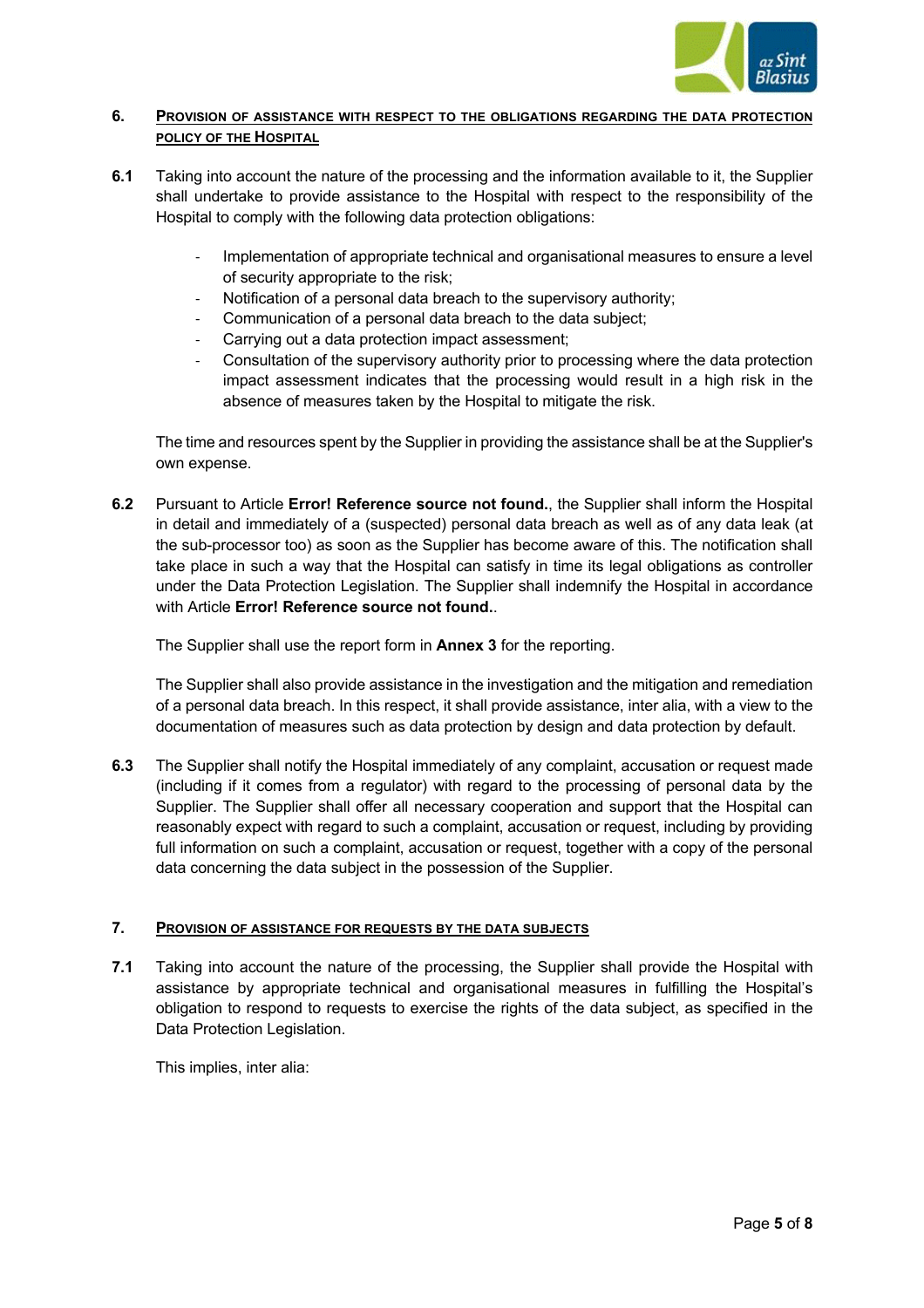

- that the Supplier provides all the personal data requested by the Hospital within the (reasonable) period of time requested by the Hospital, in any case including the full details and copies of the complaint, communication or request and any personal data in its possession concerning the data subject;
- that the Supplier implements technical and organisational measures that permit the Hospital to reply effectively and in a timely manner to relevant complaints, communications or requests.

The time and resources spent by the Supplier in providing the assistance shall be at the Supplier's own expense.

- **7.2** Pursuant to Article **Error! Reference source not found.**, the Supplier shall undertake to inform the Hospital without delay if it receives one of the following requests from a data subject (or third party acting on behalf of a data subject):
	- a request for access to the data subject's personal data processed;
	- a request for rectification of incorrect personal data;
	- a request for erasure of personal data;
	- a request for restriction of the processing of personal data;
	- a request to obtain a portable copy of the personal data, or for transmission of a copy to a third party;
	- an objection to any processing of personal data; or
	- any other request, complaint or communication concerning the obligations of the Hospital under the Data Protection Legislation.

The Supplier shall not reply to the requests and applications by the data subject itself, unless there are any written agreements to the contrary between the Hospital and the Supplier.

#### **8. RIGHT OF CONTROL BY THE HOSPITAL**

**8.1** The Hospital shall have the right at any time to check compliance by the Supplier with the Addendum.

The Supplier shall make all information available to the Hospital which is needed to demonstrate compliance with the obligations under the Data Protection Legislation.

The Supplier shall make audits possible, including inspections, by the Hospital or an auditor authorised by the Hospital, and shall contribute to them. The Supplier shall grant full cooperation with regard to such an audit and, at the request of the Hospital, shall supply evidence of compliance with its obligations under this Addendum.

**8.2** The Supplier shall inform the Hospital immediately if, in its opinion, an instruction under Article **Error! Reference source not found.** breaches the Data Protection Legislation.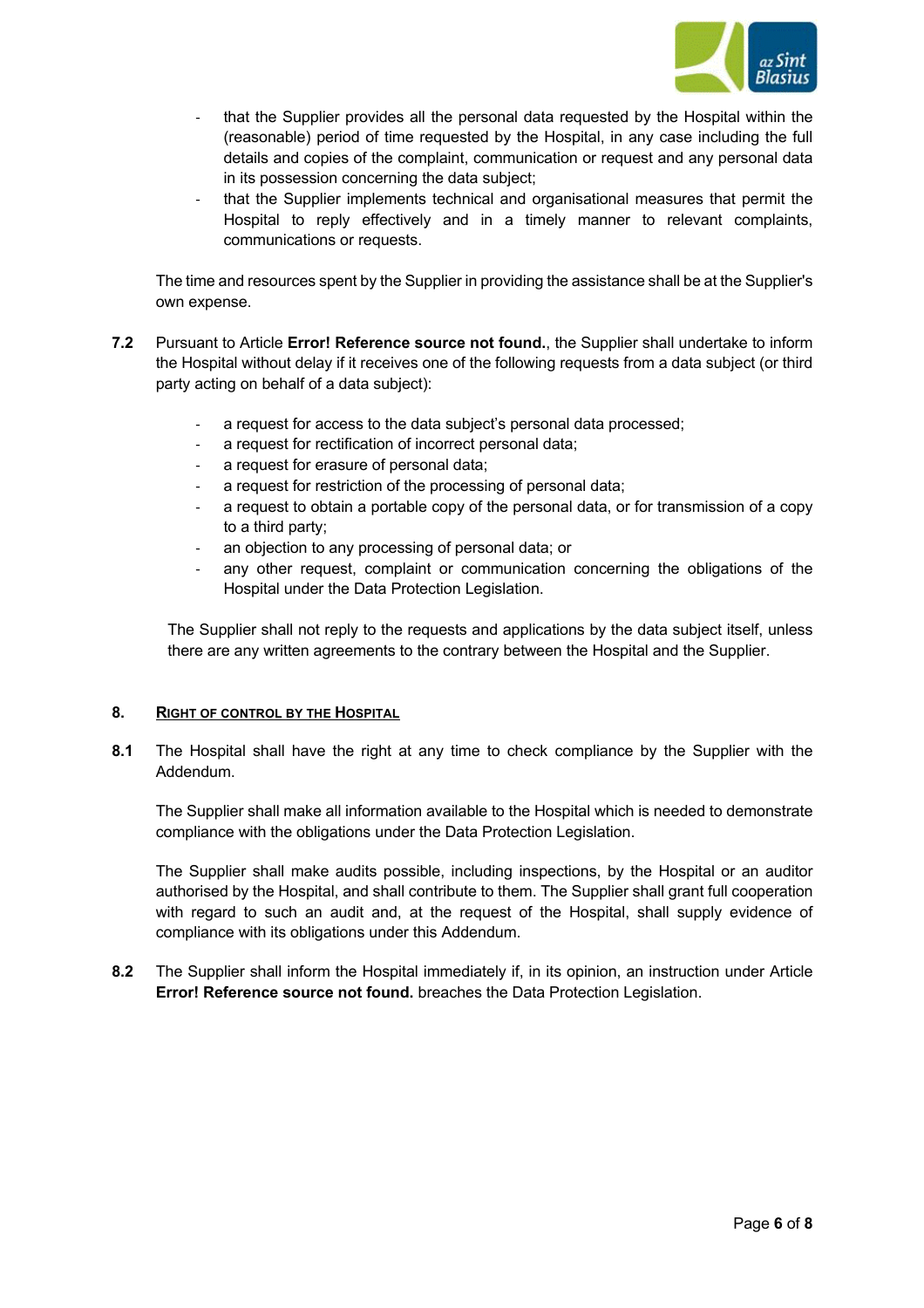

# **9. LIABILITY**

- **9.1** The Parties shall each be responsible and liable for their own actions. The liability regulated in this Article shall relate exclusively to the liability arising from a breach of the Data Protection Legislation and this Addendum.
- **9.2** The Supplier shall reimburse and indemnify the Hospital for all claims, actions, demands by third parties and for all damage and losses (also including fines imposed by the data protection authority) arising directly or indirectly from processing of personal data if, during the processing, it has not complied with the obligations of the Data Protection Legislation addressed specifically to processors or if it has acted outside or contrary to the lawful instructions of the Hospital.
- **9.3** The Parties shall ensure sufficient cover of their liability.

### **10. END OF THE AGREEMENT**

- **10.1** If the Supplier fails to comply correctly with the obligations arising from this Addendum or fails to implement appropriate measures within a maximum period of two months, the Hospital – without prejudice to other forms of termination as provided for in the Basic Agreement – may terminate the Basic Agreement immediately after the aforementioned period of two months and/or stop the processing assignment.
- **10.2** This agreement shall form an integral part of the Basic Agreement and shall therefore follow the fate of the Basic Agreement. However, if the Basic Agreement comes to an end, the provisions of this Addendum shall apply as far as necessary for winding up the obligations in accordance with the Data Protection Legislation.
- **10.3** Immediately on (no matter which) termination or expiry of the Basic Agreement or after the expiry of the storage period, the Supplier – at the discretion of the Hospital – shall return the personal data to the Hospital and/or irrevocably erase the personal data entirely and remove existing copies. If the Hospital opts for the removal of the personal data, the Supplier shall demonstrate to the Hospital, on written request, that the removal has in fact occurred.

The Supplier may derogate from paragraph 1 if the storage of the personal data is required under European or national legislation.

#### **11. FINAL PROVISIONS**

- **11.1** In the event of nullity or voidability of one or more provisions of this Addendum, the other provisions shall remain in full force.
- **11.2** This Addendum shall be subject to Belgian law. Disputes shall be brought before the courts/tribunals in the judicial district of Oost-Vlaanderen, division Dendermonde, which shall have exclusive territorial jurisdiction.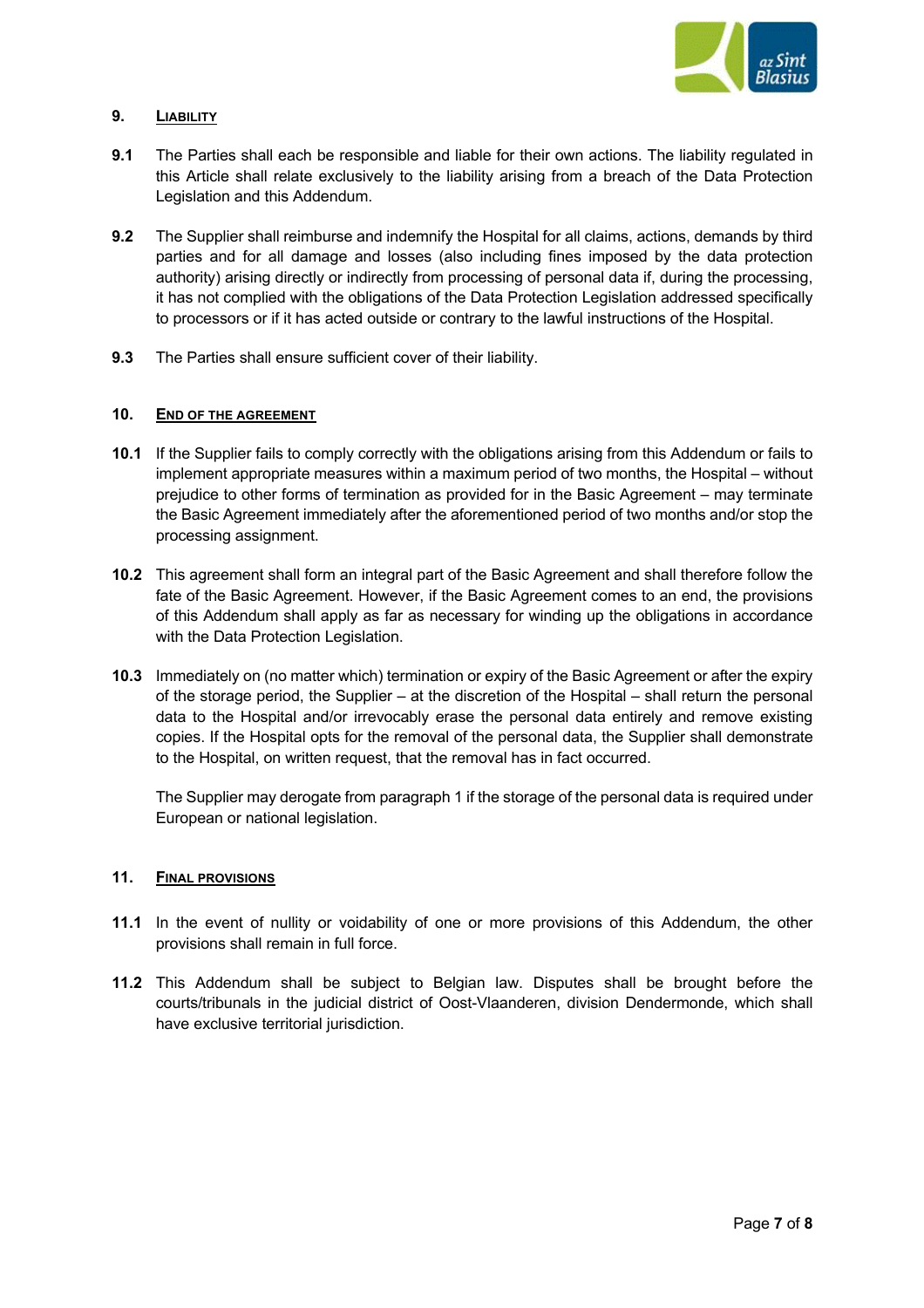

# **Annexes**

- Annex 1: Adjustments to the addendum under contractual freedom of the parties
- Annex 2: The processing assignment and instructions, as specified by the hospital
- Annex 3: Model form for reporting of data leaks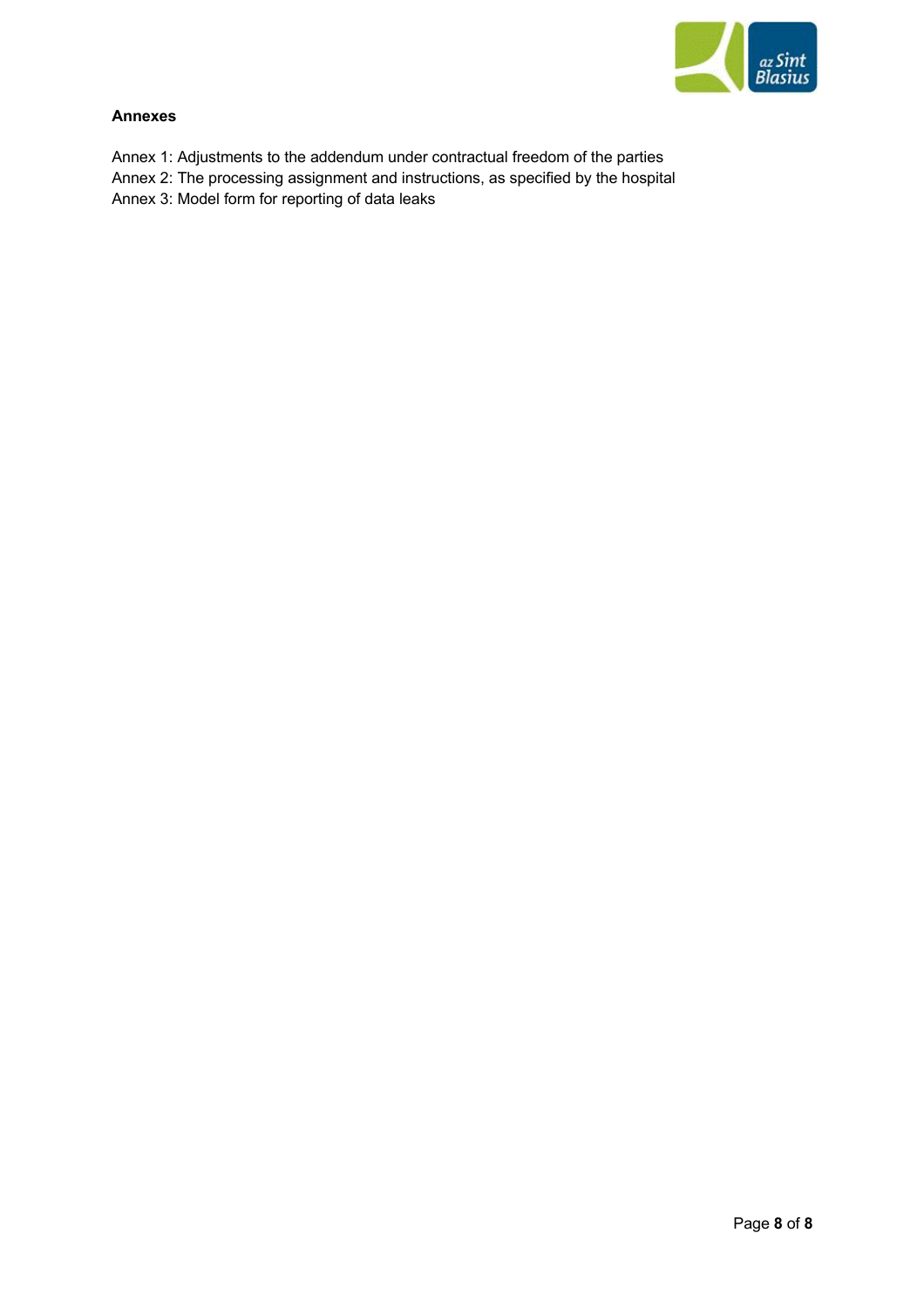### **ANNEX 1 – ADJUSTMENTS TO THE ADDENDUM UNDER CONTRACTUAL FREEDOM OF THE PARTIES**

The Addendum contains a standard text which implements the obligations arising from the Data Protection Legislation. Certain aspects fall (within certain limits) under the contractual freedom of the parties.

If the Parties wish to regulate certain aspects differently or more specifically or wish to add certain matters, these are determined explicitly in this Annex.

Contractual freedom can cover, for example:

- the periods within which the Supplier must inform the Hospital or must provide assistance (but in each case within the period within which the Hospital must itself report to the supervisory authority or the department concerned);
- specification of whether specific or general consent is applied for the sub-processor(s);
- …

# **Changes in this Annex are valid and enforceable only if this Annex has been signed and dated by both parties.**

| <b>Article</b> | Text which lapses or may | Replacement or additional | Reason |
|----------------|--------------------------|---------------------------|--------|
|                | lapse                    | text                      |        |
|                |                          |                           |        |
|                |                          |                           |        |
|                |                          |                           |        |
|                |                          |                           |        |
|                |                          |                           |        |
|                |                          |                           |        |
|                |                          |                           |        |
|                |                          |                           |        |
|                |                          |                           |        |
|                |                          |                           |        |
|                |                          |                           |        |
|                |                          |                           |        |
|                |                          |                           |        |
|                |                          |                           |        |
|                |                          |                           |        |
|                |                          |                           |        |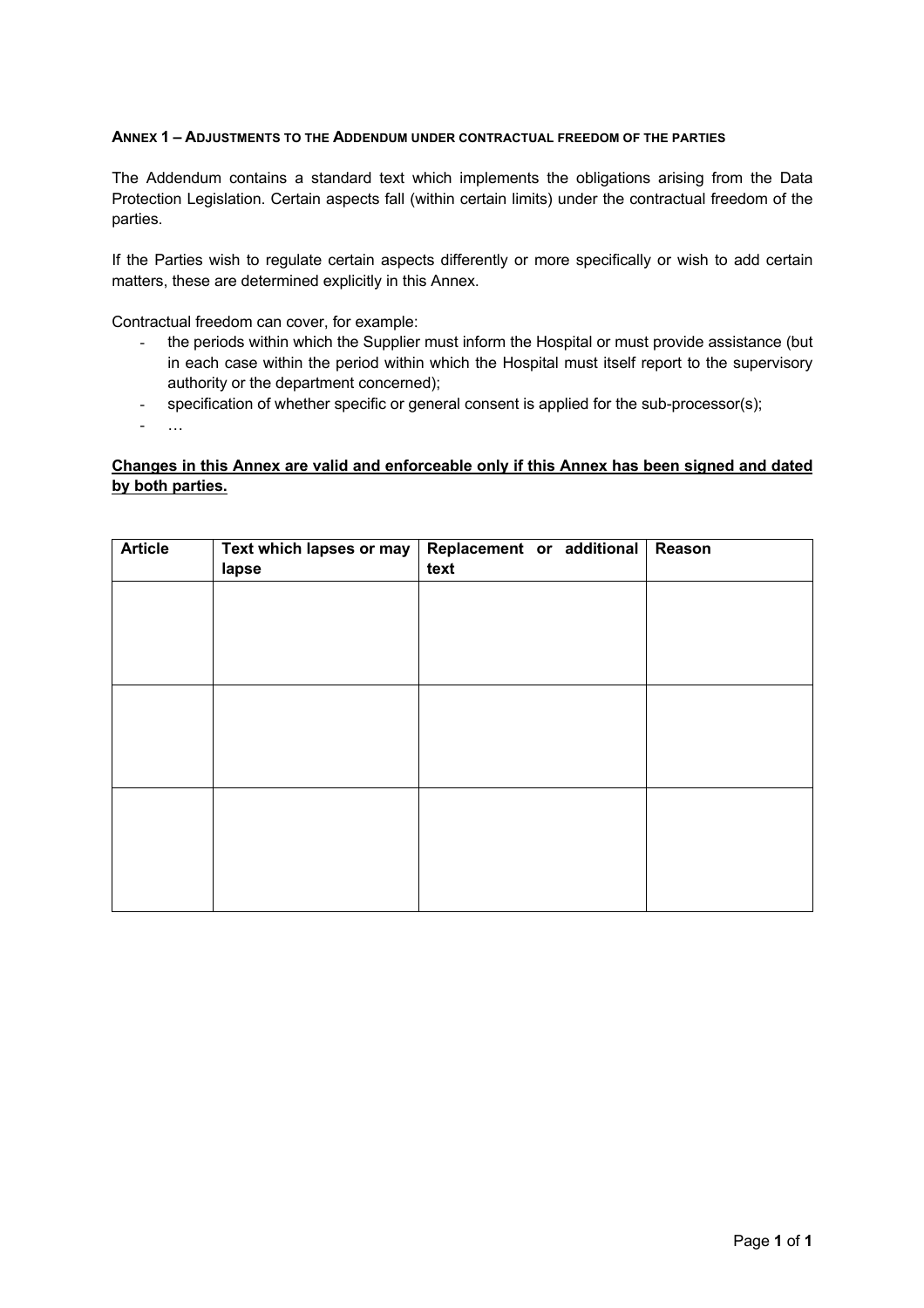### **ANNEX 2 - THE PROCESSING ASSIGNMENT AND INSTRUCTIONS AS SPECIFIED BY THE HOSPITAL**

#### *Accompanying note*

*This Annex describes the specific processing by the Supplier, for which the Hospital gives instructions at the time of the conclusion of the Basic Agreement or on signing the Addendum.* 

*Changes and/or supplements to this Annex 2 occur in each case via a separate document which is added as an Appendix to this Annex 2 (Appendix 1 to Annex 2; Appendix 2 to Annex 2, etc.), which is dated and which shows the explicit and written instruction and/or agreement of the Hospital.*

### **I. The purpose of the processing of personal data**

The processing of Personal Data by the Supplier takes place under the implementation of the Basic Agreement concerning…………………………………………………………………………. *[to be completed by supplier]*.

Description of the services under the Basic Agreement and nature and purpose of the processing of personal data in the context of the services:

…………………………………………………………………………………………………………… …………………………………………………………………………………………………………… ………………………………………………………………………………………………………….

**II. The categories of personal data which the Hospital instructs the Supplier to process (indicate what is applicable and if necessary supplement):** 

- o contact details
- o financial data
- o invoice data
- o wage data
- o medical data
- o marketing data
- $\circ$  data on the use by the Hospital of the services and related products of the Supplier

 $\circ$  other (to be specified): …………………………………………………………………………………………………………… ……………………………………………………………………………………………………………

**III. The categories of data subjects whose personal data are processed (indicate what is applicable and if necessary supplement):**

o Hospital patients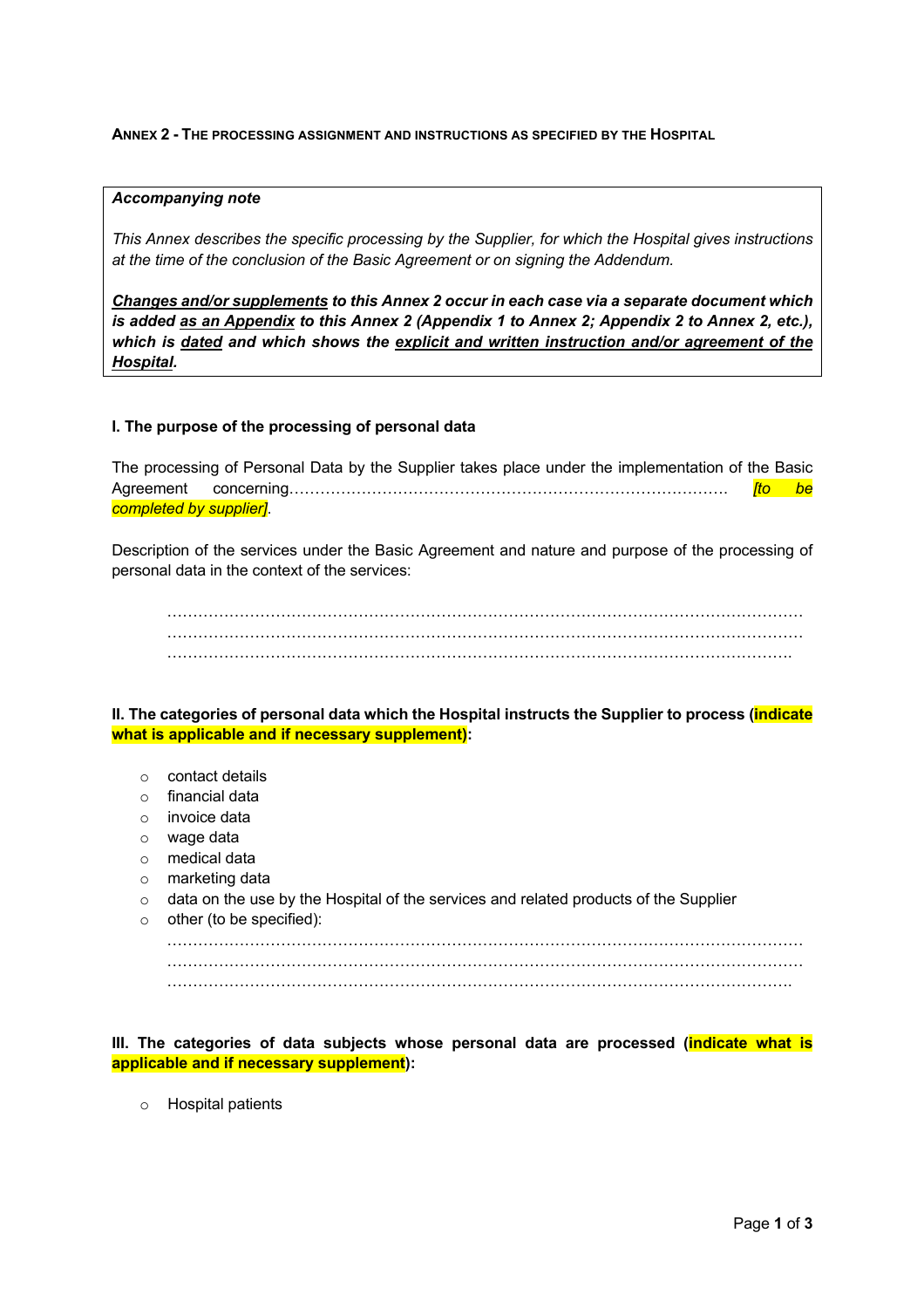- o trusted persons, representatives and contact persons of the Hospital patients
- o carers of the Hospital patients
- o Hospital staff members
- o other (to be specified):

# **IV. The processing of the personal data (indicate what is applicable and adapt/supplement where necessary):**

The Hospital hereby gives the following instructions for the processing of personal data (without prejudice to the instructions arising directly from the provisions of the Basic Agreement or this Addendum or which are reasonably required for the Supplier to fulfil its obligations correctly):

# o Consultation of personal data

This refers to services provided by the Supplier whereby personal data of the Hospital can be viewed by staff or Subcontractors of the Supplier, including, but not limited to, servicedesk Services, (remote) monitoring Services, system management Services, technical application management, vulnerability scanning Services, reporting Services in governance and software asset management Services.

### o Storage of personal data

This refers to services provided by the Supplier whereby personal data of the Hospital are stored in a storage system delivered by the Supplier, such as, but not limited to, cloud storage Services, cloud back-up Services, file Services, directory Services, managed file transfer, mail & calendaring and logfile processing.

# o Transmission of personal data

This refers to services provided by the Supplier whereby personal data of the Hospital are transmitted by, to or between applications on a platform managed by the Supplier, including, but not limited to, LAN Services, Wide Area Network Services, data centre interconnectivity Services, Loadbalancing, SAN switch interconnects and Services provided using the Voice over Internet Protocol (VoIP).

# o Adaptation or alteration of personal data

This refers to services provided by the Supplier whereby personal data of the Hospital can be adapted either manually or automatically, such as in an automated job flow supported by a job scheduling system.

# o Software tests

This refers to services provided by the Supplier in which databases of the Hospital containing personal data (personal data which have not been anonymised) are used outside the production environment (in test, acceptance, etc.) as part of the testing process of the Hospital software application.

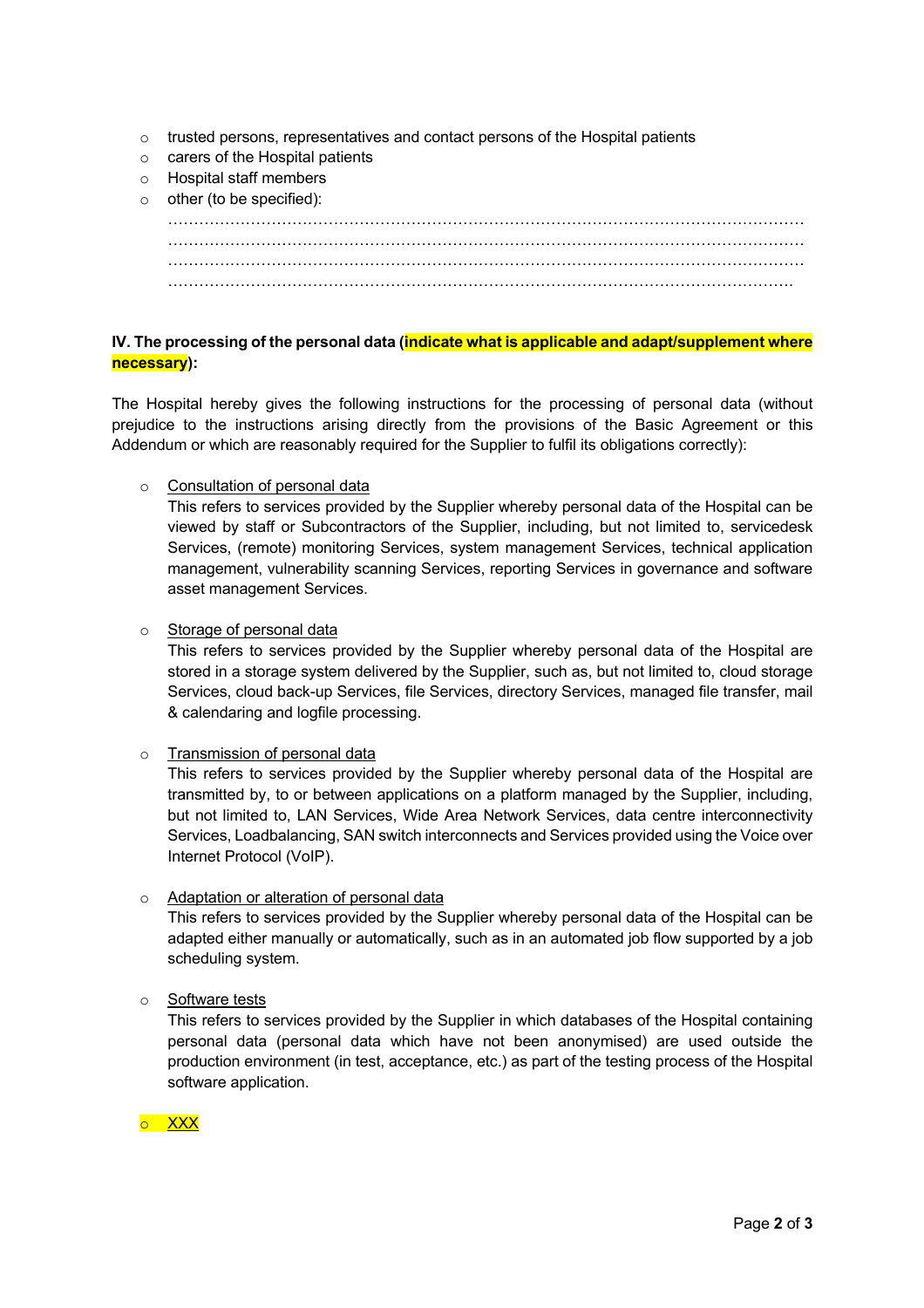

# **IV. The storage periods of the (various categories of) personal data:**

The Supplier stores the processed personal data in an appropriately secure manner for the period necessary to perform the written instructions of the Hospital, and with regard to the categories of personal data below, for the period specified below **[complete if storage period can be expressed in months]**:

- for **[complete category of data]** for **[ XX months after/from…. e.g. the last use]**
- for **[complete category of data]** for **[ XX months after/from…. e.g. the last use]**

**V. The Data Protection Officer or other responsible contact persons for data protection and processing (complete):**

**For the Hospital** Name: Anse Boogaerts Contact details: privacy@azsintblasius.be

**For the Supplier** Name: Contact details: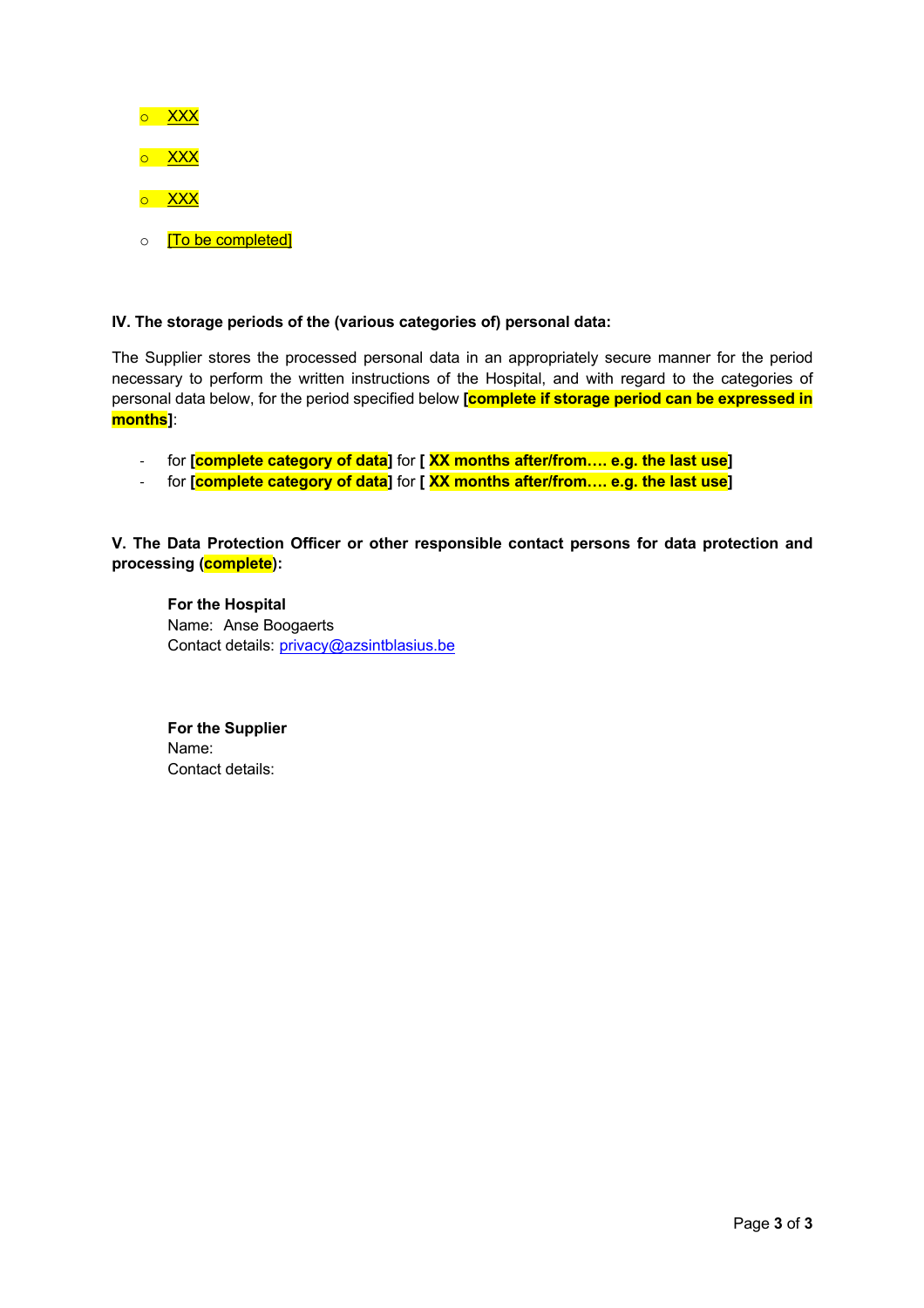# **ANNEX 3 – MODEL FORM FOR REPORTING OF DATA LEAKS**

| Details of contact person of the Hospital (contactable 24/7): |
|---------------------------------------------------------------|
| Department:                                                   |
| Board member on call                                          |
| Telephone number                                              |
| 050/555.170                                                   |

| Date:                                                                                         |
|-----------------------------------------------------------------------------------------------|
|                                                                                               |
| Company name:                                                                                 |
| <b>Address:</b>                                                                               |
| Postcode:                                                                                     |
| <b>VAT number</b>                                                                             |
|                                                                                               |
| Who found the breach?                                                                         |
| Name:                                                                                         |
| Job title:                                                                                    |
|                                                                                               |
| When was the breach found?                                                                    |
| Date:                                                                                         |
| Time:                                                                                         |
|                                                                                               |
| Describe the security incident during which the breach of security of personal data occurred: |
|                                                                                               |
|                                                                                               |
|                                                                                               |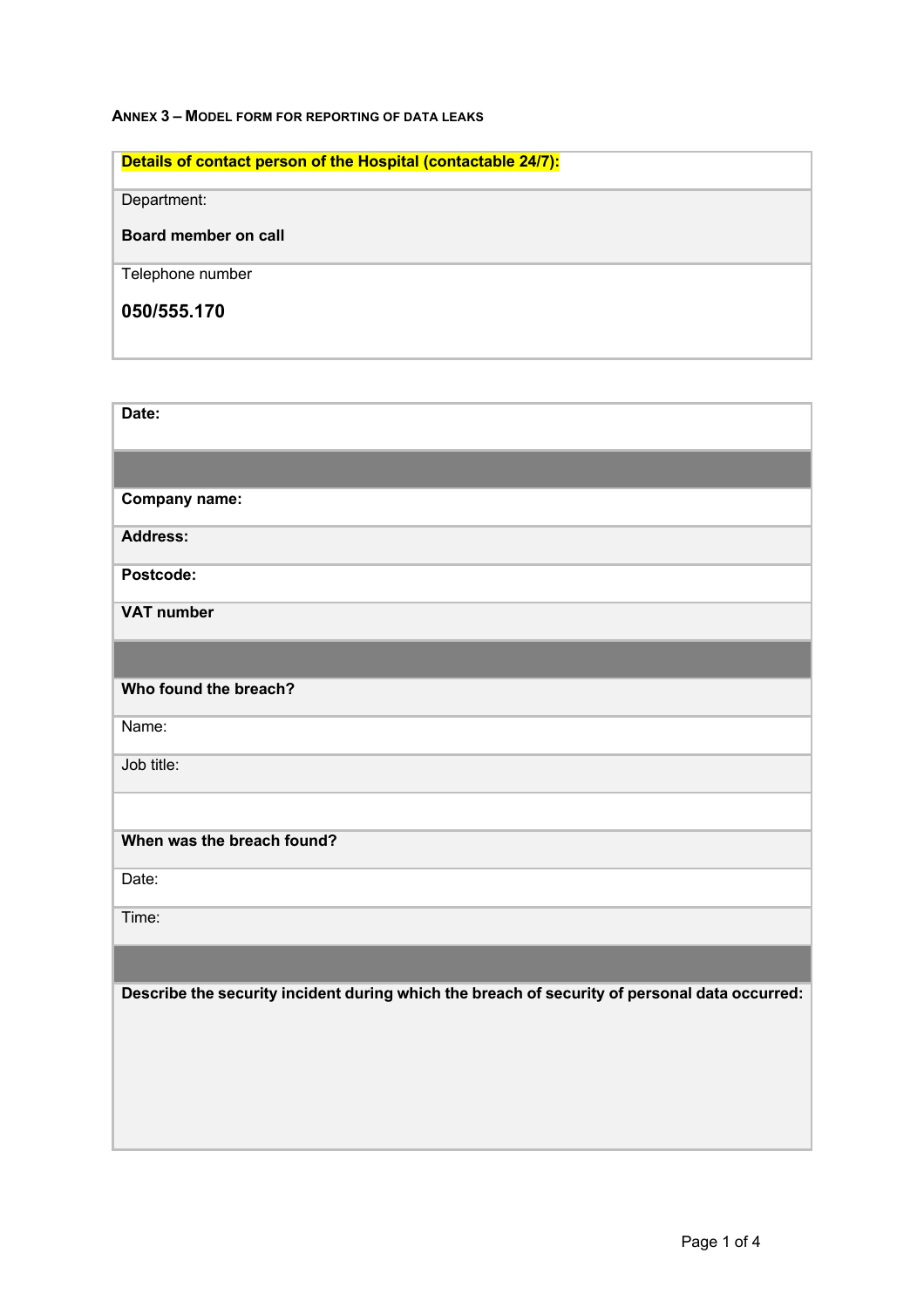### **When did the breach take place?**

a. On (date + time)

- b. Between (date + time) and (date + time)
- c. Not yet established
- d. An anonymous report has been made by a third party

### **Establish context of the data involved in the breach:**

**Classification of the data:**

- a. None, the data cannot be attributed to an individual
- b. Name and address data
- c. Telephone numbers
- d. E-mail addresses, Facebook IDs, Twitter IDs, etc.
- e. User names, passwords or other login data, customer numbers
- f. Financial data: account numbers, credit card numbers
- g. National registration number
- h. Copies of identity documents
- i. Gender, data of birth, and/or age
- j. Data concerning someone's religion or philosophy of life, race, political persuasion or membership of a trade union
- k. Data concerning someone's health or sexual orientation
- l. Personal data under criminal law or personal data about unlawful or annoying behaviour in connection with a prohibition imposed as a result of that behaviour
- m. Data about someone's financial or economic situation, data on debts, salary and payment data
- n. Derived financial data (income category, home ownership, car ownership)
- o. Lifestyle characteristics (including family composition, housing situation, interests, demographic characteristics (age, gender, nationality, profession, education)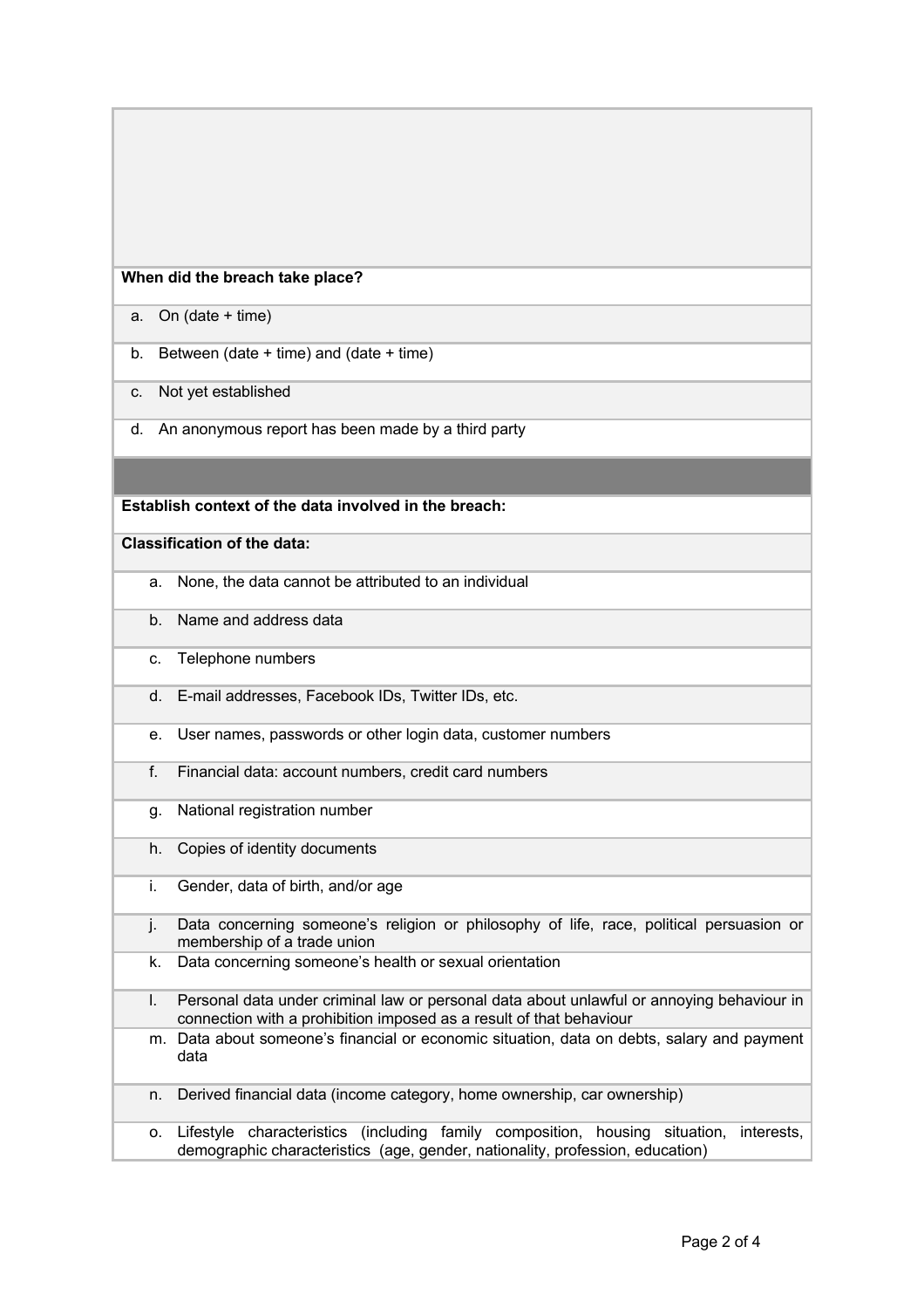| Data obtained from (public) social profiles (Facebook, LinkedIn and Twitter accounts, etc.)<br>p.                                                                      |
|------------------------------------------------------------------------------------------------------------------------------------------------------------------------|
| Other, namely:<br>q.                                                                                                                                                   |
|                                                                                                                                                                        |
| Classification of the context involved in the breach:                                                                                                                  |
| The breach involves the personal data of how many persons?                                                                                                             |
| None, the data cannot be attributed to an individual<br>a.                                                                                                             |
| Not yet established<br>b.                                                                                                                                              |
| At<br>(number),<br>than<br>least<br>but<br>C.<br>more<br>no                                                                                                            |
|                                                                                                                                                                        |
|                                                                                                                                                                        |
| Describe the group of people whose personal data were involved in the breach:                                                                                          |
|                                                                                                                                                                        |
|                                                                                                                                                                        |
|                                                                                                                                                                        |
|                                                                                                                                                                        |
|                                                                                                                                                                        |
|                                                                                                                                                                        |
| <b>Circumstances of the data leak:</b>                                                                                                                                 |
| Read only (an unauthorised third party was able to inspect (confidential) data. Processor still<br>a.<br>has the data in its possession.) - Confidentiality is at risk |
| Copy (an unauthorised third party was able to copy data. The data are still in the possession<br>b.<br>of Processor.) - Confidentiality is at risk                     |
| Alteration (an unauthorised third party was able to alter data in systems of the Processor -<br>с.<br>Integrity is at risk                                             |
| d. Removal or destruction (an unauthorised third party removed data from the systems of the                                                                            |
| Processor or destroyed data.) - Availability is at risk<br>Theft - Availability is at risk<br>е.                                                                       |
| f.<br>Not yet known                                                                                                                                                    |
|                                                                                                                                                                        |
| Were the Personal Data made incomprehensible or inaccessible for unauthorised third                                                                                    |
| parties, for example by encryption and hashing?                                                                                                                        |
| Yes                                                                                                                                                                    |
|                                                                                                                                                                        |